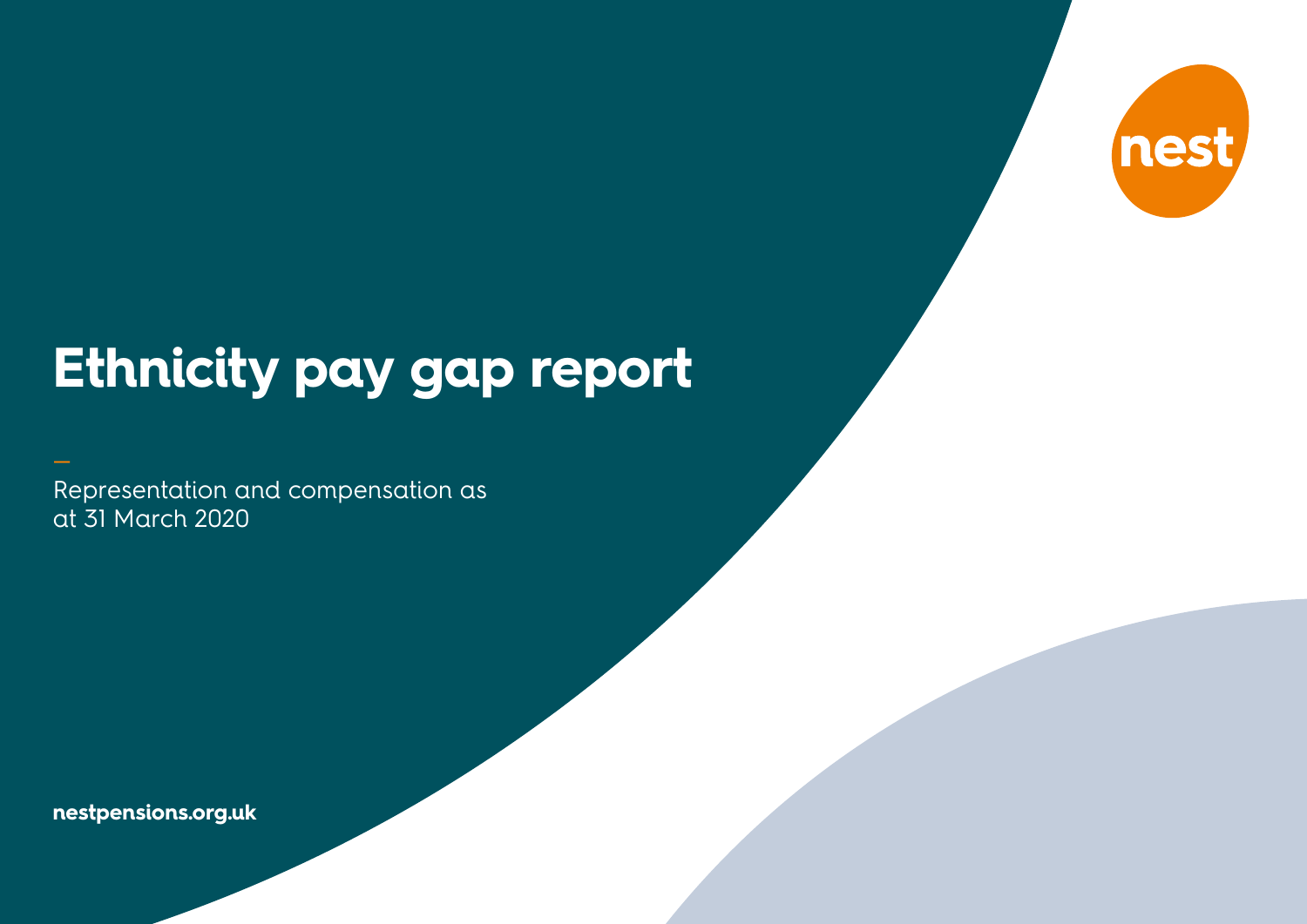### **Introduction**

In 2019 we set some bold targets in our diversity and inclusion strategy. This included an objective to record and reduce Nest Corporation's ethnicity pay gap and to increase representation of people from Black, Asian and additional ethnic minority communities in senior roles<sup>1</sup>. In last year's corporate plan, we said we'd make our ethnicity pay data publicly available.

This really matters to us – we know that embracing diversity and inclusion brings different insights, improves communication, increases job commitment and inspires innovation. We want to benefit from all of these. So it's only right that we remove inequality in remuneration at Nest.

We've worked hard to stick to our objectives and we're pleased to be publishing our first ever ethnicity pay report. Making this data available is a recommendation made by the **McGregor-Smith review** into race in the workplace. By voluntarily doing this, we want to prove our commitment and transparency in this area and inspire the wider pensions industry to follow us.

We recognise that the data in this report is sobering and it's clear we still have lots of work to do. On average, our employees from a Black, Asian or another ethnic minority community earn less than their White counterparts, receive significantly smaller bonuses and are underrepresented in senior roles. This isn't good enough and we accept that we need to keep focusing our minds, strategies and policies to improve ethnic representation at the senior level.

Despite the disappointing figures in this report, we're at the beginning of our journey to improve our ethnicity pay and representation performance and there are reasons for hope. For several years, we've had a strong focus on cutting our gender pay gap, creating a gender-balanced workforce and bringing more women into director roles. We've published our gender pay data every year since 2017 and have consistently seen progress in meeting and sometimes exceeding these targets. We believe applying the same vigour to ethnic diversity at Nest can help us to achieve positive results.

The leading role that we've played in driving responsible investment in the pensions industry is also something we'll draw on. We know that companies with sound environmental, social and governance policies are more likely to be successful in the long term. This includes being transparent about ethnicity pay gaps and the diversity of leadership and setting goals for reaching pay equity. When we invest members' money, we push to see these things. And we need to embrace this drive and hold ourselves to the same standards.

Looking forward, you'll see that we've already put some initiatives in place to try to make sure our future ethnicity pay reports are full of better outcomes. This includes setting a target for Black leadership representation and gathering and implementing insights from our race and social diversity working group.

Last year the Black Lives Matter movement focused global attention on the inequalities faced by Black people and caused us to have a long hard look at ourselves. It made us even more determined to tackle racial inequalities in our own workplace. By publishing our first set of data on our ethnicity pay gap and representation and describing the actions we'll take to address it, we want to demonstrate our commitment to being transparent about these issues and improving our performance.

### **TIME**

U T

**The first step to solving a problem is identifying, quantifying and understanding it. While we're making progress, I want us to do much, much better. The data makes it clear that we still have a long way to go and we'll be digging further into the data to more fully understand in particular how ethnicity impacts people's careers at Nest.** 

> **Helen Dean Chief Executive Officer**

<sup>1</sup> Senior roles are those in our top four pay bands, comprising 'heads of' roles, technical leads, director-level roles and our executive team.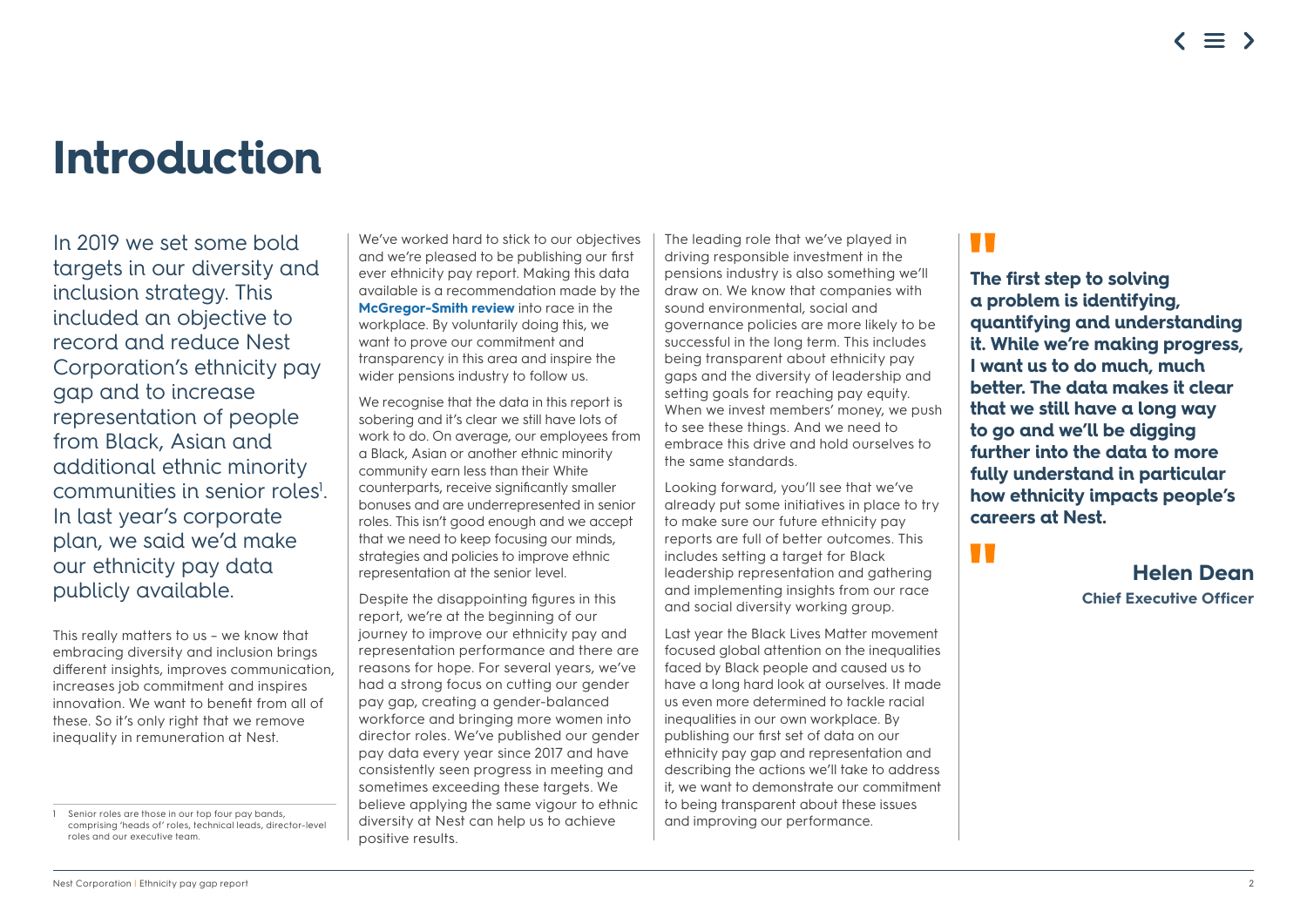## **What we've already done**

We've embarked on our journey to cut our ethnicity pay gap and to increase Black, Asian and ethnic representation in our senior roles.

Publishing this report is a key step for us but we've taken others too. In the run-up to producing this data we introduced some important policies, strategies and initiatives that should stand us in good stead for meeting our objectives and changing our working culture. Even though we have a long way to go, we believe what we've done so far shows we're serious about creating a diverse workforce and leadership that's rewarded fairly.



at least 13% of our executive team will be from a Black, Asian or another ethnic minority community by 2025.

Here's some of the things we've done:

#### **Introduced change within Nest**

- We established a race and social diversity working group. This group has met twice already, agreed terms of reference and shaped our response to this pay report. The working group will be monitoring our progress in addressing our pay gap and ensuring that any action we take has the intended positive impact.
- To understand how ethnicity is viewed and felt within Nest we held two focus groups to seek feedback from staff from a Black, Asian or another ethnic minority community. Their views were anonymised and fed back to leadership for consideration and action. We also facilitated three all-staff 'Talk about race' sessions to encourage our whole workforce to discuss diversity and inclusion.
- Prior to lockdown we began rolling out mandatory diversity training that focused on our values, expected behaviours and tackling our unconscious bias. We enlisted actors to better illustrate inappropriate behaviours such as micro-aggressions and to spark discussion. We're in the process of converting this training into an e-learning format that will be rolled out later this summer.

— We also introduced mandatory 'licence to recruit' training for all hiring managers. As lockdown restrictions are lifted, we'll continue delivering these sessions to all relevant employees.

#### **Improved our recruitment practices**

- We established a diverse group of trained employees to help us introduce gender diversity into our interview panels to mitigate against any biases.
- We procured a recruitment platform, provided by Eploy, which will be introduced into our hiring process. The platform will anonymise details to help reduce unconscious bias. It will also assess candidates more thoroughly and provide detailed reporting on our hiring to ensure we're taking important steps towards fairer recruitment.

#### **Set and committed to targets**

— We carried on working towards targets detailed in our diversity and inclusion strategy. We said that at least 13% of our executive team will be from a Black, Asian or another ethnic minority community by 2025. This aligns with the percentage of people from a Black, Asian or ethnic minority group in the UK's working-age population.

- It's not just in our executive team we've also stated that we want to increase Black, Asian and ethnic minority representation in senior leadership roles too. As part of these targets, we want to have at least two Black directors in post by 2025.
- Another objective we've set is to reduce our ethnicity pay gap and we remain committed to making progress with this.

#### **Engaged with our wider industry and beyond**

- To give more young Black people access to paid work experience, we signed up to the **[#10000BlackInterns](https://www.10000blackinterns.com/programme)  [programme](https://www.10000blackinterns.com/programme)**. We're looking forward to welcoming our interns in 2022.
- We read, discussed and acted on recommendations in the **[McGregor-](https://www.gov.uk/government/publications/race-in-the-workplace-the-mcgregor-smith-review)[Smith review](https://www.gov.uk/government/publications/race-in-the-workplace-the-mcgregor-smith-review)** into race in the workplace. This has included publishing our ethnicity pay data for the first time.
- Our investment team continued to push the companies we invest in to be transparent about their ethnicity pay gaps and the make-up of their boards. It's important that we hold ourselves to the same standards.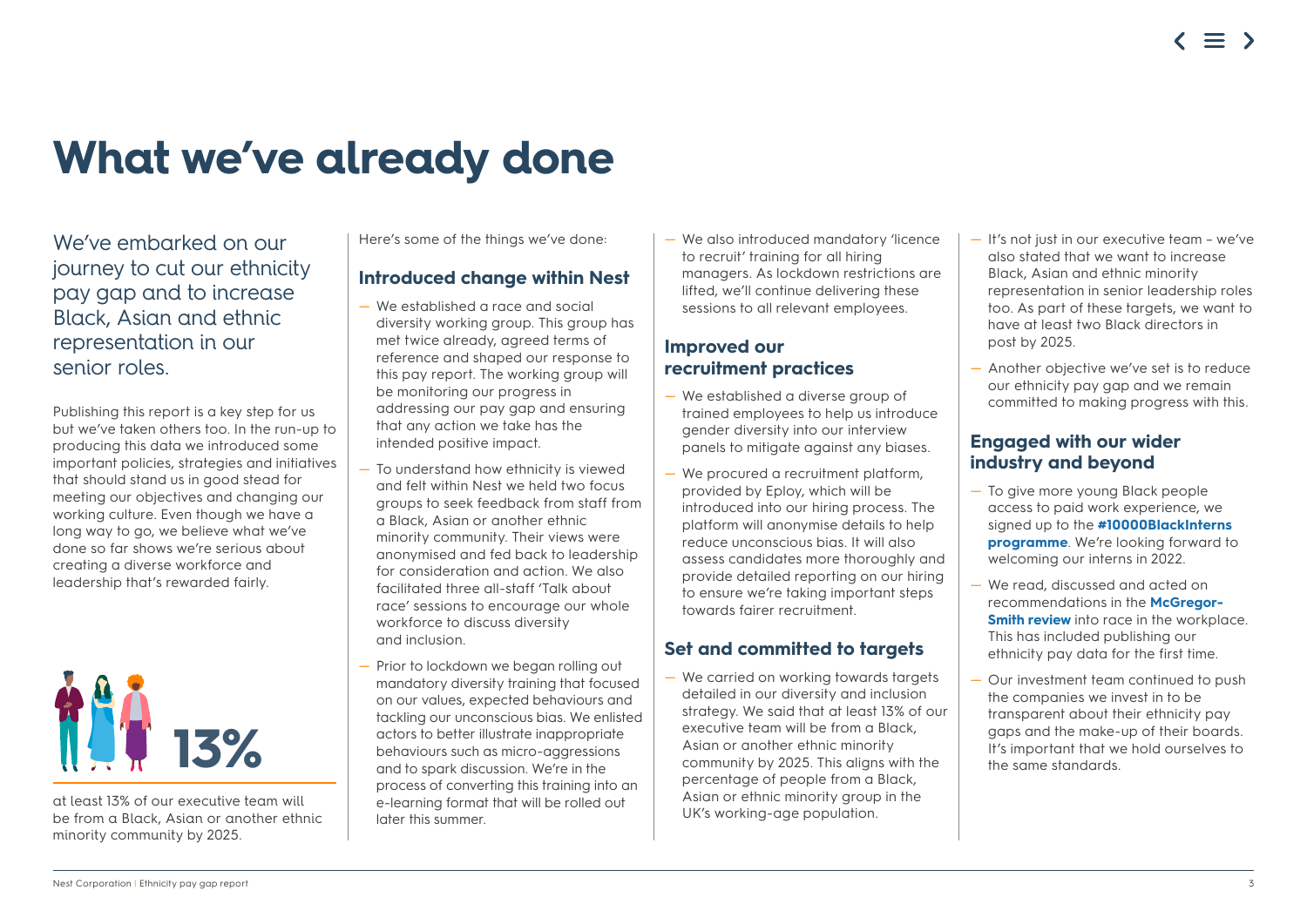## **Our ethnicity pay data for 2020**

We're pleased to make this data publicly available for the first time. While there has been some progress in narrowing the ethnicity pay gap that we recorded last year, on the whole we realise we must do much better. The actions that we've already taken, and the future plans outlined in the next section show that we're serious about tackling the problems highlighted by this data.

#### **Mean and median ethnicity pay gap**

- Black, Asian and ethnic minority employees had a mean pay that was £6.51 less than White colleagues, representing a mean pay gap of 18.5%.
- The gap is 10 percentage points narrower when comparing Black, Asian and ethnic minority employee median pay to White employee pay.

#### **Mean hourly pay gap 2020**

A gap of £6.51 per hour. This gap has reduced by 0.3 percentage points from 2019, when the gap was 18.8%.



#### **Median hourly pay gap 2020**

A gap of £4.34 per hour. This gap has reduced by 8.1 percentage points from 2019, when the gap was 16.7%.

| 2019 |
|------|

#### **Mean bonus**

A gap of £849.29. This is 4.5 percentage points higher than the gap in 2019 of 35%. White employees on average received a 39.5% higher bonus compared to Black, Asian and ethnic minority employees.

This gap is due to Black, Asian and ethnic minority employees being overrepresented in the junior pay grades and under-represented in the more senior pay grades.



#### **Median bonus**

A gap of £1,000.00. This is 13 percentage points lower than the gap in 2019 of 63% The median bonus paid to White employees was 50% higher than Black, Asian and ethnic minority employees.

Similarly to the mean pay gap, the median bonus gap is due to Black, Asian and ethnic minority employees being overrepresented in the junior pay grades and under-represented in the more senior pay grades.

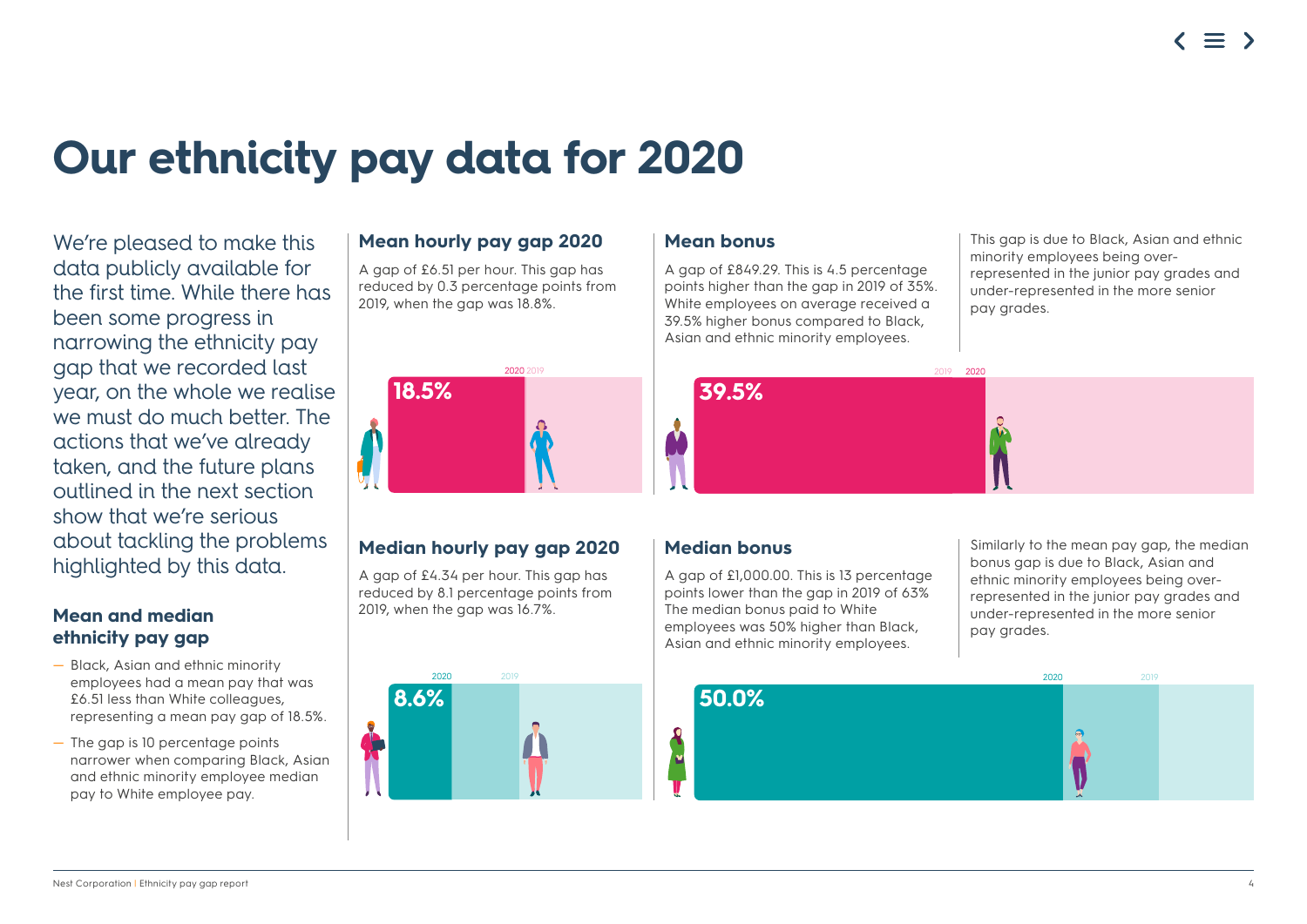#### **Quartile pay representation of Black, Asian and ethnic minority and White employees\***

- Nest overall: Black, Asian and ethnic minority 28%, White 72%. Anyone who marked their ethnicity as 'Prefer not to say' is not included in this data.
- Black, Asian and ethnic minority employees are significantly underrepresented in the upper pay quartile and over-represented in the lower pay quartile.
- Of the UK's working-age population, 13% of people are from a Black, Asian or another ethnic minority group. Nest's workforce has a much higher representation than this, although the majority of our Black, Asian and ethnic **March 2020**

minority employees work in our lower pay quartiles. We believe that through talent management and development, and by addressing any challenges or

barriers that may exist, we could expect to see more of these employees move into the higher pay quartiles.



\*Nest overall, factoring out 'prefer not to say'

#### **Proportion of Black, Asian and ethnic minority and White employees who received a bonus**



The Office of National Statistics (ONS) includes White minority populations in its reports on Black, Asian and Minority Ethnic groups. In our analysis of ethnicity pay gaps and representation, we include White British and White minorities in the same, broader category. We believe this will better focus our efforts to improve diversity and inclusion at Nest and understand the experiences of people of colour.